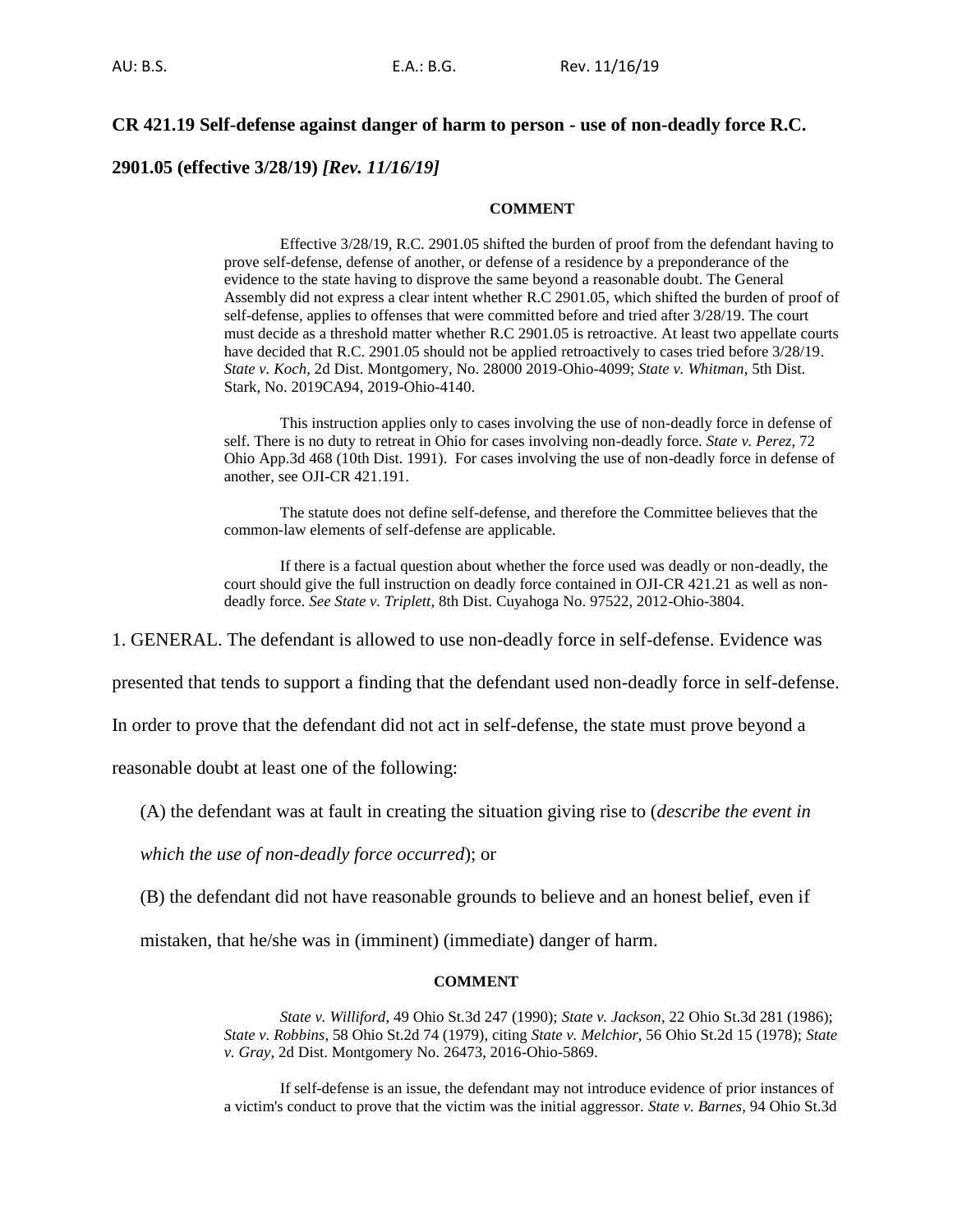21, 2002-Ohio-68; *see also State v. Hale*, 119 Ohio St.3d 118, 2008-Ohio-3426. The Committee believes that evidence of prior instances of a victim's conduct is admissible for other purposes, such as the defendant's reasonable belief in acting in self-defense. For example, see "Battered Person" at OJI-CR 417.41 and Evid.R. 404(B).

2. NON-DEADLY FORCE. "Non-deadly force" means any force that does not carry with it a

substantial risk that it will proximately result in the death of a person.

### **COMMENT**

Drawn from R.C. 2901.01; *State v. Hale*, 2d Dist. Montgomery No. CA-11473 (Oct. 13, 1989). Absent other circumstances, a punch is "non-deadly force," even if it results in death or great bodily injury or harm. *State v. Davis*, 10th Dist. Franklin No. 17AP-438, 2018-Ohio-58. On the other hand, use of a weapon or other object that could cause death or great bodily harm, including a small knife, may be considered "deadly force." *State v. Brown*, 5th Dist. Stark No. 2018CA107, 2019-Ohio-2187.

If there is a factual question about whether the force used was deadly or non-deadly, the court should give the full instruction on deadly force contained in OJI-CR 421.21 as well as nondeadly force. *See State v. Triplett*, 8th Dist. Cuyahoga No. 97522, 2012-Ohio-3804.

# 3. DEADLY FORCE (ADDITIONAL). OJI-CR 421.21.

### **COMMENT**

Drawn from R.C. 2901.01; *State v. Dale,* 2d Dist. Champaign No. 1012 CA 20, 2013- Ohio-2229. "Deadly force" is based on the type or degree of force used, not the result of the force.

If there is a factual question about whether the force used was deadly or non-deadly, the court should give the full instruction on deadly force contained in OJI-CR 421.21 as well as nondeadly force. *See State v. Triplett*, 8th Dist. Cuyahoga No. 97522, 2012-Ohio-3804.

4. SUBSTANTIAL RISK. "Substantial risk" means a strong possibility, as contrasted with a remote or

significant possibility, that a certain result may occur or that certain circumstances may exist.

### **COMMENT**

#### R.C. 2901.01.

5. AT FAULT. A defendant did not act in self-defense if the state proved beyond a reasonable doubt that

the defendant was at fault in creating the (situation) (incident) (argument) that resulted in the (injury)

(death). The defendant was at fault when the defendant was the initial aggressor and

(*Use appropriate alternative[s])*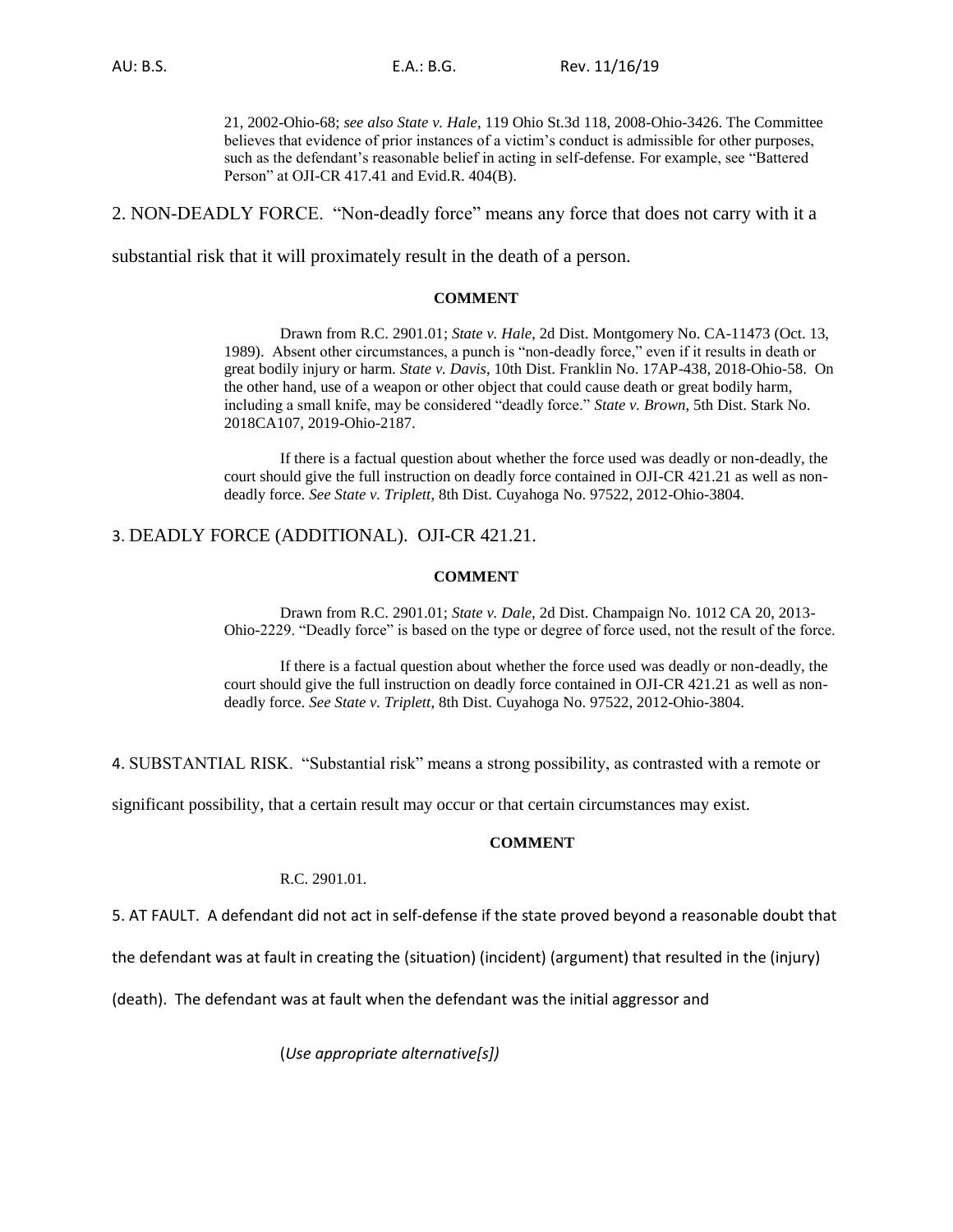(A) (*insert name of [victim(s)]*) did not escalate the (situation) (incident) (argument) to (non-deadly

force) (great bodily harm) (deadly force).

# **COMMENT**

Drawn from *State v. Hendrickson*, 4th Dist. Athens No. 08CA12, 2009-Ohio-4416; *State v. Galluzzo*, 2d. Dist. Champaign No. 99CA25, (March 30, 2001).

*(or)*

(B) provoked (*insert name of [victim(s)]*) into using force.

# **COMMENT**

Drawn from *State v. Gillespie*, 172 Ohio App. 3d 304, 2007-Ohio-3439 (2d Dist.).

*(or)*

(C) did not withdraw from the (situation) (incident) (argument).

# **COMMENT**

Drawn from *State v. Melchior*, 56 Ohio St. 2d 15 (1978).

(*or*)

(D) withdrew from the (situation) (incident) (argument) but did not (inform) (reasonably indicate by

words or acts to) (*insert name of [victim(s)]*) of his/her withdrawal.

**COMMENT**

Drawn from *State v. Melchior*, 56 Ohio St. 2d 15 (1978).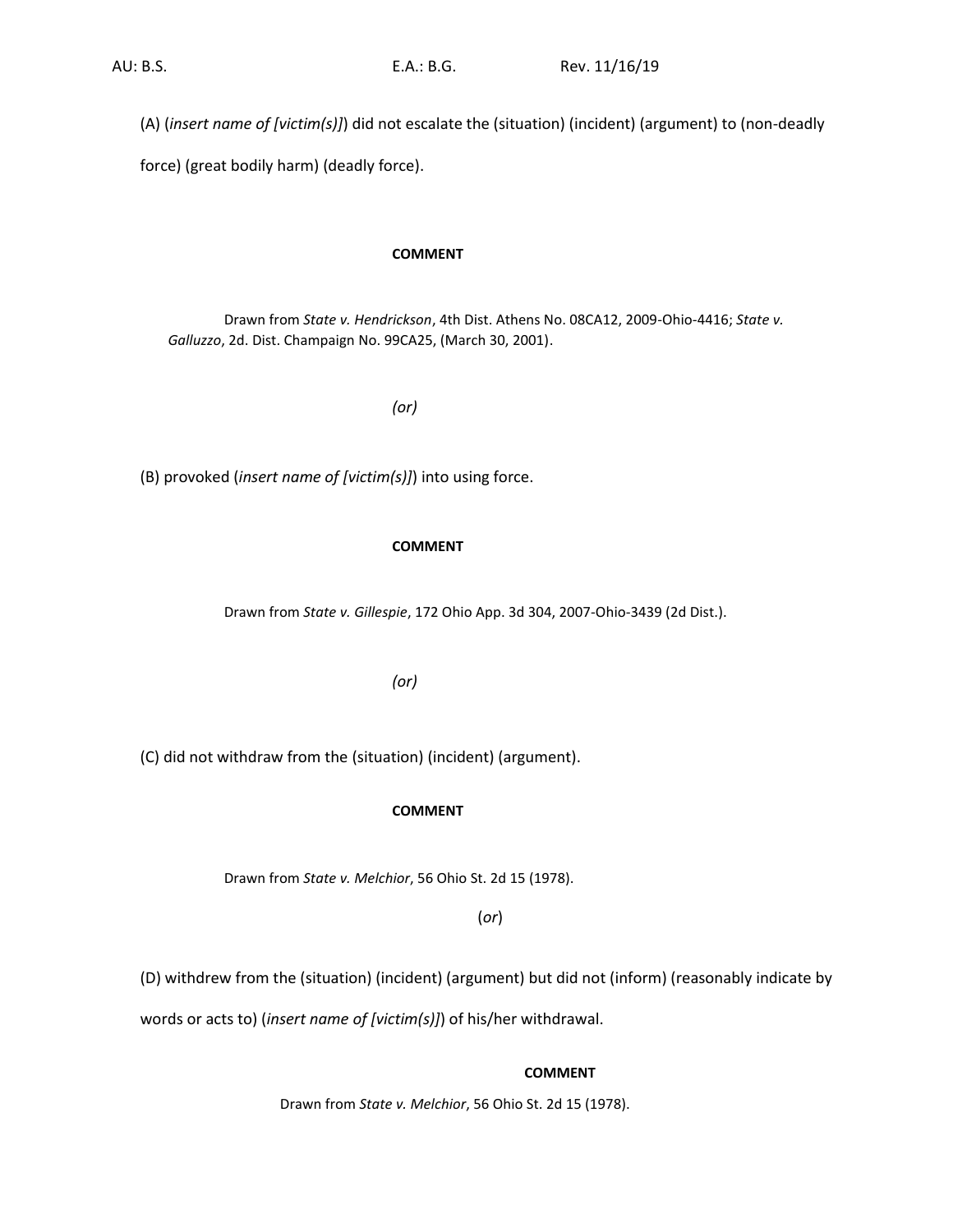.

AU: B.S. E.A.: B.G. Rev. 11/16/19

Self-defense is not precluded because the defendant was engaged in criminal activity when he/she was attacked. *State v. Stevenson*, 10th Dist. Franklin No. 17AP-512, 2018-Ohio-5140; *State v. Turner*, 171 Ohio App.3d 82, 2007-Ohio-1346 (2d Dist.).

6. TEST FOR REASONABLENESS. In deciding whether the defendant had reasonable grounds to believe and an honest belief that he/she was in (imminent) (immediate) danger of bodily harm, you must put yourself in the position of the defendant, with his/her characteristics, his/her knowledge or lack of knowledge, and under the circumstances and conditions that surrounded him/her at the time. You must consider the conduct of (*insert name of [victim(s)*) and decide whether his/her acts and words caused the defendant to reasonably and honestly believe that the defendant was about to receive bodily harm.

### **COMMENT**

Drawn from *State v. Koss*, 49 Ohio St.3d 213 (1990).

7. WORDS (ADDITIONAL). Words alone do not justify the use of force. Resort to force is not justified by abusive language, verbal threats, or other words, no matter how provocative.

## **COMMENT**

*State v. Shane*, 63 Ohio St.3d. 630 (1992); *State v. Howard*, 10th Dist. Franklin No. 16AP-226, 2017-Ohio-8742.

8. EXCESSIVE FORCE (ADDITIONAL). A person is allowed to use force that is reasonably necessary under the circumstances to protect himself/herself from an apparent danger. For you to find the defendant guilty, the state must prove beyond a reasonable doubt that the defendant used more force than reasonably necessary and that the force used was greatly disproportionate to the apparent danger.

## **COMMENT**

*State v. Roddy*, 10th Dist. Franklin No. 81 AP-499 (Nov. 17, 1981); *State v. Hendrickson*, 4th Dist. Athens No. 08CA12, 2009-Ohio-4416; *State v. Dull*, 3d Dist. Seneca No. 13-12-33, 2013-Ohio 1395, *State v. Gray,* 2d Dist. Montgomery No. 26473, 2016-Ohio-5869.